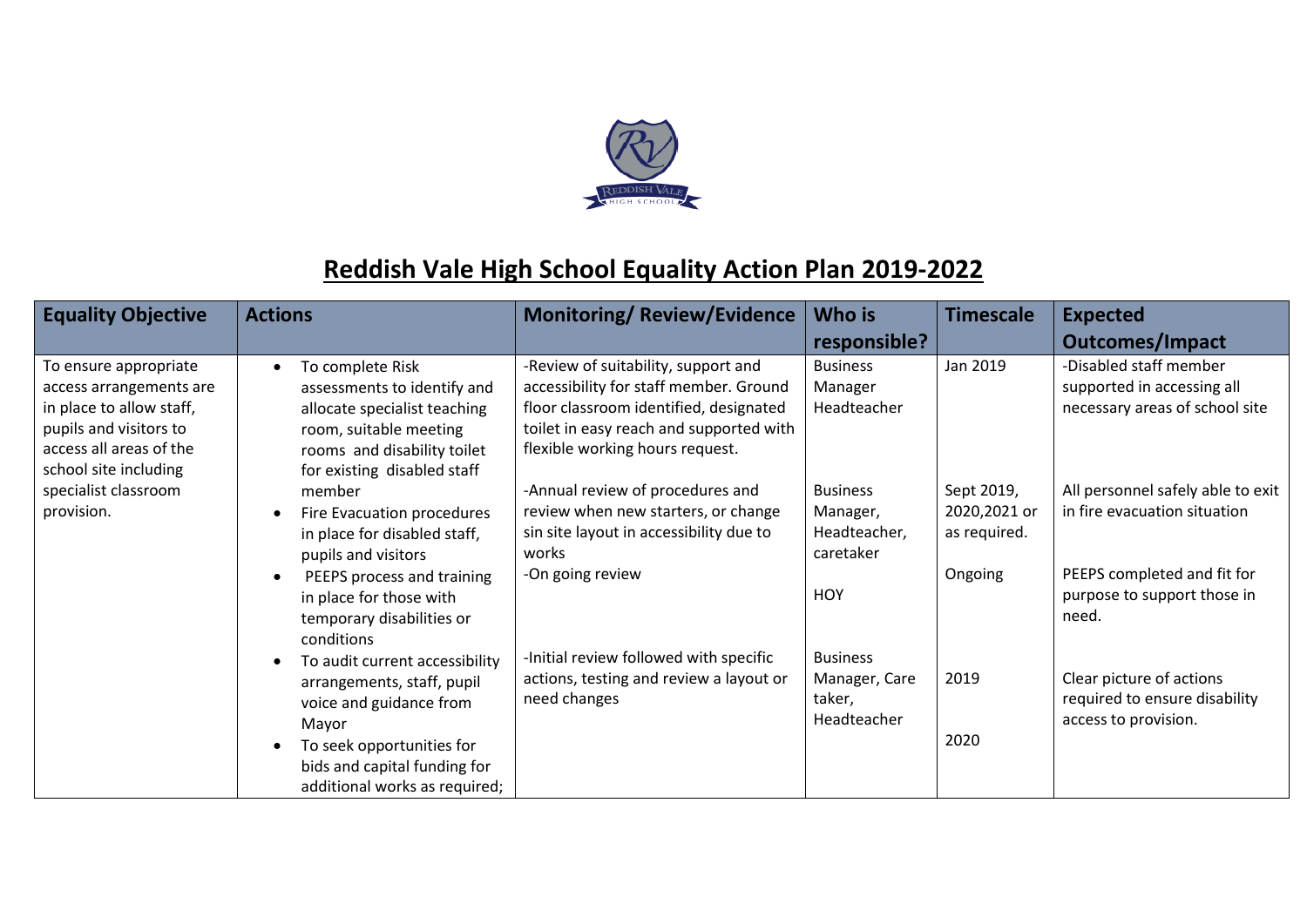|                                                                                                                                                                                                                  | ramps along stairways, self-<br>opening doors, re siting of<br>ground floor specialist<br>classrooms and spaces.                                                                                                                                                                                                                                                                                                                                  |                                                                                                                                                                           |                                                                             |                                           | Successful bids achieved to<br>support improved accessibility<br>for school community.                                                                                     |
|------------------------------------------------------------------------------------------------------------------------------------------------------------------------------------------------------------------|---------------------------------------------------------------------------------------------------------------------------------------------------------------------------------------------------------------------------------------------------------------------------------------------------------------------------------------------------------------------------------------------------------------------------------------------------|---------------------------------------------------------------------------------------------------------------------------------------------------------------------------|-----------------------------------------------------------------------------|-------------------------------------------|----------------------------------------------------------------------------------------------------------------------------------------------------------------------------|
| Ensure that all<br>stakeholders and<br>members of the<br>community are consulted<br>on the development,<br>review, evaluation and<br>impact of all relevant<br>improvement plans,                                | -Share policy with all members of the<br>community. Encourage comments<br>from staff/ parents/ governors/<br>stakeholders.<br>-Regularly annual review of equality<br>policy/objectives as appropriate.<br>-Provide hard copies for access to<br>policies where stakeholders may not                                                                                                                                                              | LGB/ Parents forum minutes<br>Emails to staff<br>Policy will be available to all on School<br>website.                                                                    | Governors<br><b>Business</b><br>Manager<br>Headteacher<br><b>HR Manager</b> | 2019<br>2020<br>2021<br>Annual<br>reviews | All stakeholders are aware of<br>expectations and shared vision<br>in relation to equality and<br>diversity.                                                               |
| procedures and policies.<br>To ensure the school<br>collects, monitors and<br>analyses available<br>information and data<br>without discrimination in<br>relation to micro-<br>populations across the<br>School. | be able to access internet.<br>-Keep accurate records in relation to<br>profile of pupils/ staff at the School<br>and share with stakeholders as<br>appropriate.<br>- Employ a fair recruitment strategy<br>gathering appropriate information re<br>characteristics at application for<br>monitoring.<br>-Info re disability/SEN is collated in<br>enrolment in order to ensure that<br>the School can track and meet the<br>needs of all pupils. | HR records<br>HOF/HOY management tasks - analysis<br>of data and evaluations.<br>Pastoral intervention trackers.                                                          | <b>HOF</b><br><b>HOD</b><br><b>SLT</b>                                      | 2019-2021 On<br>going                     | All pupils supported in fulfilling<br>potential by putting actions in<br>place to meet individual needs.<br>Fair recruitment/access to<br>opportunities for staff/ pupils. |
| Ensure all pupils are<br>making at least expected<br>progress in relation to<br>suitable learning targets.<br>Ensure that appropriate<br>intervention be put into<br>place if necessary in order                 | Analyse performance data/<br>attendance/ behaviour of all pupils/<br>micro-populations so that action can<br>be taken to support all in fulfilling<br>potential regardless of<br>characteristics.                                                                                                                                                                                                                                                 | HOF/SLT link meetings and quality of<br>provision meetings - analysis of data<br>and evaluations.<br>Pastoral intervention trackers.<br>Headteacher's report to Governors | <b>HOF</b><br>HOD<br><b>SLT</b>                                             | 2019-2021 On<br>going                     | All pupils supported in fulfilling<br>potential by putting actions<br>and intervention strategies in<br>place to meet individual needs.                                    |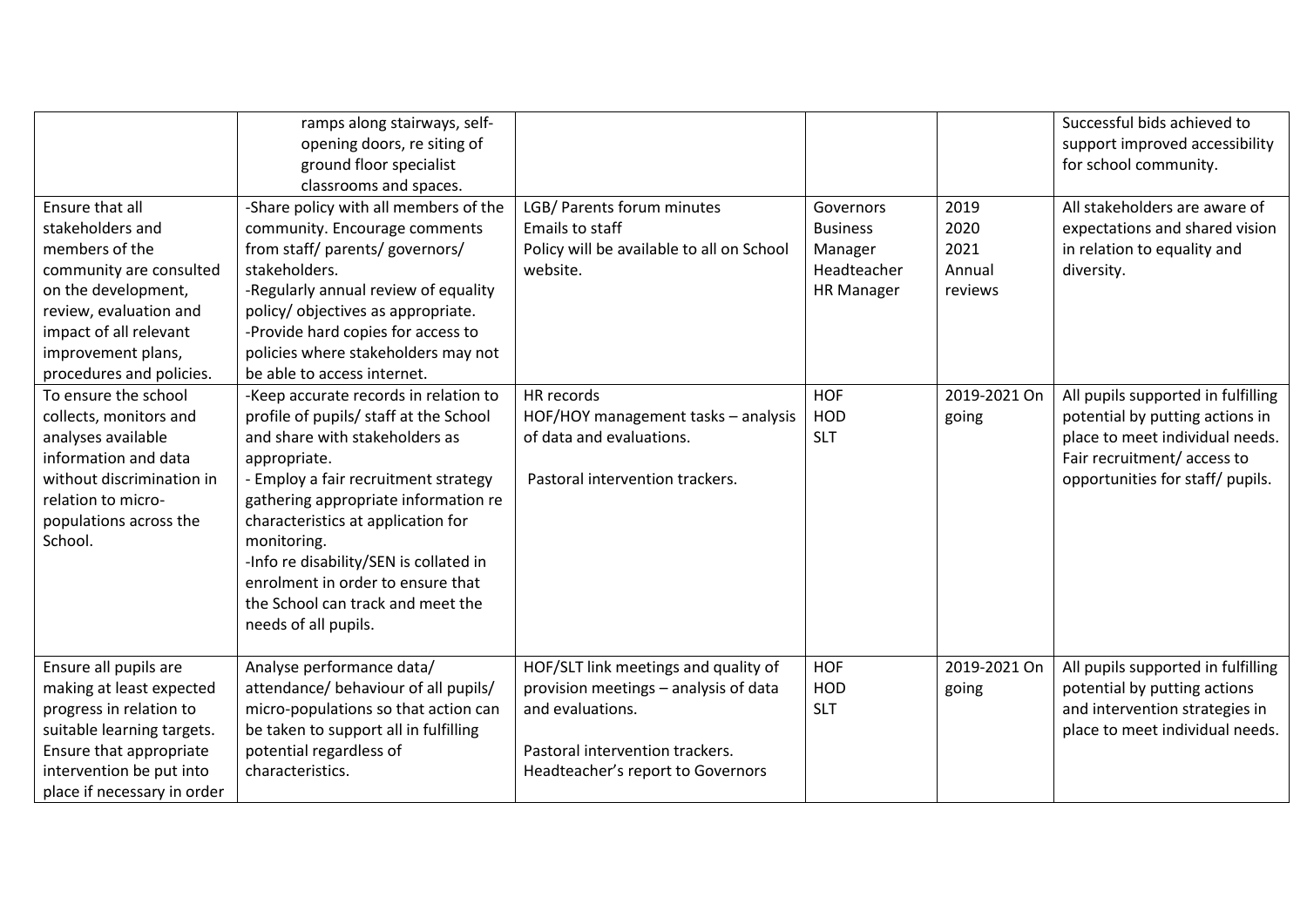| to overcome any barriers<br>to learning $-$ ensure that<br>there are purposeful<br>means to evaluate<br>effectiveness of<br>interventions/actions or<br>support put into place to<br>support all pupils<br>regardless of micro-<br>populations. |                                                                                                                                                                                                                                                                                                                                                                                                                                                                                                                                                                                                                                                                                                                                                                   |                                                                                                                                                                                                                                                                       |  |                                                                                                                                                                                                                                                                                                                                                                                                                                                                                                    |
|-------------------------------------------------------------------------------------------------------------------------------------------------------------------------------------------------------------------------------------------------|-------------------------------------------------------------------------------------------------------------------------------------------------------------------------------------------------------------------------------------------------------------------------------------------------------------------------------------------------------------------------------------------------------------------------------------------------------------------------------------------------------------------------------------------------------------------------------------------------------------------------------------------------------------------------------------------------------------------------------------------------------------------|-----------------------------------------------------------------------------------------------------------------------------------------------------------------------------------------------------------------------------------------------------------------------|--|----------------------------------------------------------------------------------------------------------------------------------------------------------------------------------------------------------------------------------------------------------------------------------------------------------------------------------------------------------------------------------------------------------------------------------------------------------------------------------------------------|
| Ensure that the wider<br>School curriculum makes<br>explicit and implicit<br>provision to promote,<br>understand and celebrate<br>diversity and a cohesive<br>community.                                                                        | -Provide opportunities for pupils/<br>staff to engage with members of the<br>wider community and support raising<br>awareness of different cultures,<br>faiths and lifestyles through the<br>School's SMSC provision; both on<br>SMSC and diversity days and<br>embedded across the curriculum<br>including visiting speakers and<br>assemblies and form time; LGBT,<br>Holocaust Trust, Ethnic Diversity<br>Team, visits to places of worship,<br>Signright etc<br>- The School will support national<br>events and themed weeks to<br>promote equality and diversity;<br>including but not exclusive to; Red<br>Card Against Racism, Anti-<br>homophobia week and anti-bullying<br>week.<br>-Provide access to support/<br>information to support pupils/ staff | <b>SMSC evaluation documents</b><br>SMSC evidence files Assembly files/<br>rotas School website/ twitter<br>Student planners/ website - support<br>details/contacts.<br>Peer mentor/ student council minutes<br>Anti-bullying records<br>School and assembly calendar |  | Culture and ethos of the<br>School is inclusive - pupils<br>have access to range of<br>opportunities and positive role<br>models to encourage tolerance<br>and acceptance of diversity.<br>Pupils pro-active in being<br>instrumental in providing<br>opportunities to celebrate<br>difference and embrace<br>tolerance for others. All<br>individuals have access to<br>support for mental health in<br>relation to needs arising from<br>individual characteristics.<br>Staff/student wellbeing. |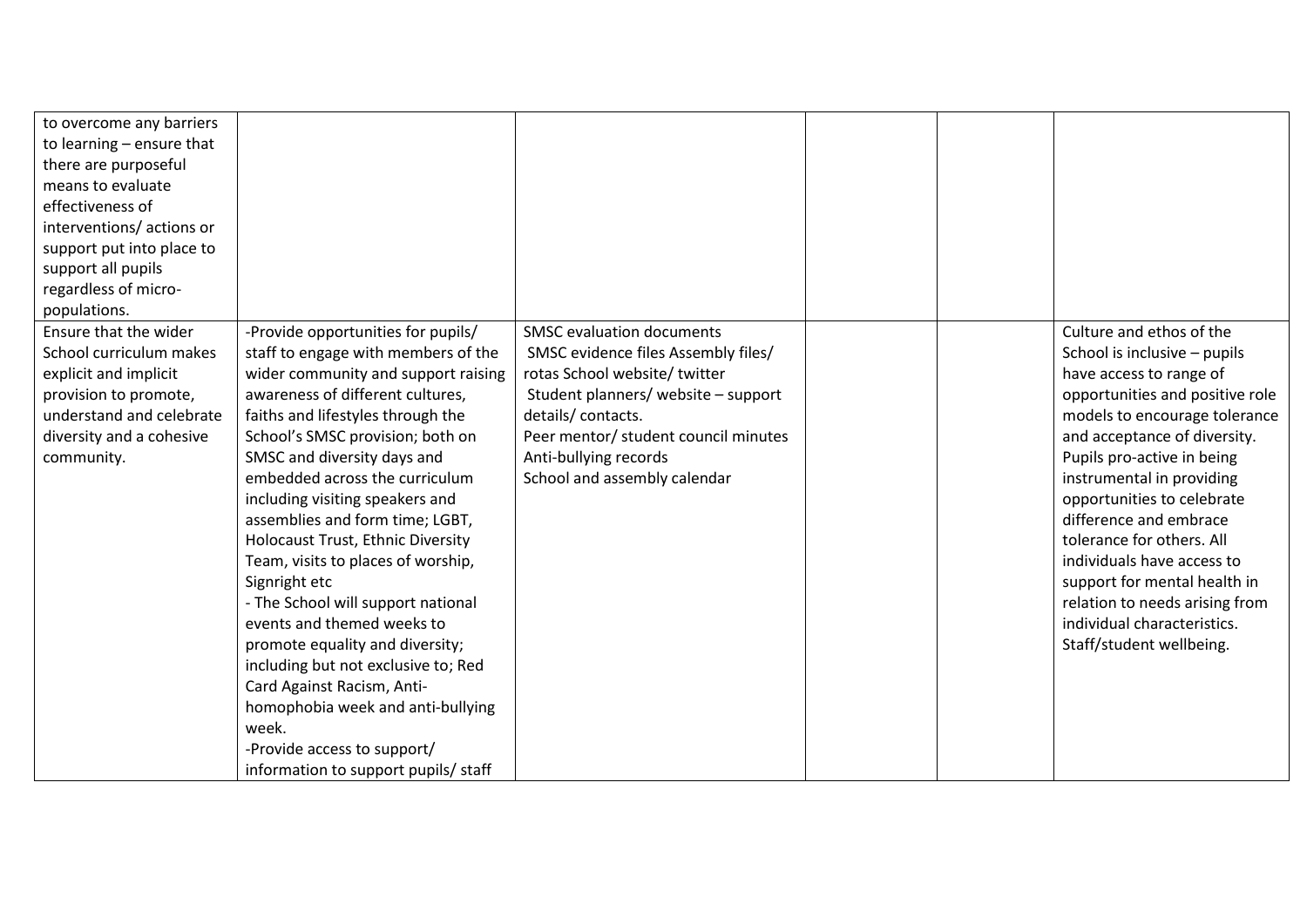|                             | with identified characteristics that   |                                 |  |                                   |
|-----------------------------|----------------------------------------|---------------------------------|--|-----------------------------------|
|                             | they can access for further support.   |                                 |  |                                   |
|                             | - Provide every opportunity for pupils |                                 |  |                                   |
|                             | to embrace British Values; tolerance,  |                                 |  |                                   |
|                             | liberty, democracy, rule of law and    |                                 |  |                                   |
|                             | mutual respect for all.                |                                 |  |                                   |
|                             | -The School will promote role models   |                                 |  |                                   |
|                             | inside and outside the curriculum of   |                                 |  |                                   |
|                             | different gender, sexuality, ability,  |                                 |  |                                   |
|                             | sex, sexual orientation, race or       |                                 |  |                                   |
|                             | religion.                              |                                 |  |                                   |
|                             | -Posters around the School of          |                                 |  |                                   |
|                             | positive inspirational role models     |                                 |  |                                   |
|                             | across a range of characteristics.     |                                 |  |                                   |
|                             | SMSC tracker - documenting             |                                 |  |                                   |
|                             | promotion of equality/ diversity       |                                 |  |                                   |
|                             | across curriculum.                     |                                 |  |                                   |
|                             | -Charities group SCHOOL work           |                                 |  |                                   |
|                             | scrutiny documents highlighting work   |                                 |  |                                   |
|                             | across the curriculum in relation to   |                                 |  |                                   |
|                             | equality/ diversity/ SMSC.             |                                 |  |                                   |
|                             | Anti-homophobia week/ Anti-            |                                 |  |                                   |
|                             | bullying week/ Red Card against        |                                 |  |                                   |
|                             | racism - Beliefs curriculum Tackle     |                                 |  |                                   |
|                             | bullying/discrimination in the         |                                 |  |                                   |
|                             | SCHOOL/ workplace as appropriate       |                                 |  |                                   |
|                             | with zero tolerance.                   |                                 |  |                                   |
| Ensure we commit to         | -Attendance interventions in pace to   | SCHOOL website/ policies        |  | All pupils and staff are inspired |
| remove any barriers         | support improvement of attendance      | Intervention impact reports for |  | and provided with individual      |
| suffered by individuals as  | of SEN and disadvantaged groups        | Student referrals               |  | and bespoke support in            |
| a result of their protected | SEN policy regularly updated           | Pupil/parent and staff voice    |  | fulfilling potential.             |
| characteristics.            | available on School website and hard   |                                 |  | Attendance of SEN and             |
|                             | copies from School office on request.  |                                 |  | minority groups improves.         |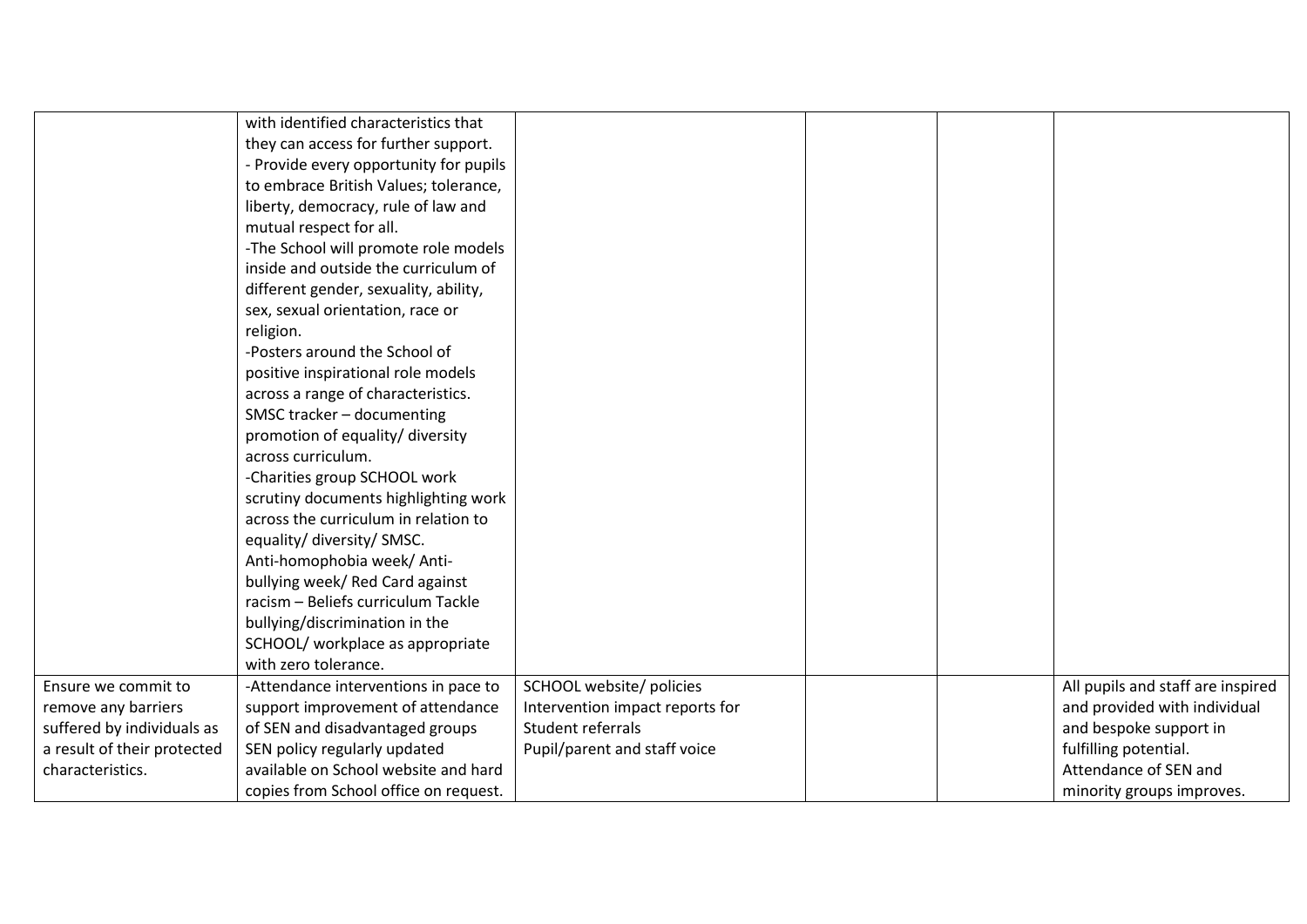| Ensure school value of                           | - we will work with other<br>stakeholders and agencies as<br>appropriate to address individual<br>needs regardless of characteristics.<br>-Pastoral and faculty lead review<br>meetings to identify barriers and<br>make referrals for pupils as<br>appropriate to meet needs<br>regardless of characteristics.<br>-HR dept to work with staff to<br>complete risk assessments or<br>overcome barriers to work on case<br>by case basis<br>-Incidents of homophobia, race, and | Behaviour logs and reports,,                                                        | <b>Tutors</b>          | 2019-2021 | Respectful school community                                  |
|--------------------------------------------------|--------------------------------------------------------------------------------------------------------------------------------------------------------------------------------------------------------------------------------------------------------------------------------------------------------------------------------------------------------------------------------------------------------------------------------------------------------------------------------|-------------------------------------------------------------------------------------|------------------------|-----------|--------------------------------------------------------------|
| Respect is upheld and<br>promoted throughout the | discrimination are recorded and<br>logged separately                                                                                                                                                                                                                                                                                                                                                                                                                           | statements from pupils - incident<br>record sheets                                  | <b>HOY</b><br>SLT- AHT |           | where Staff are equipped to<br>recognise incidents of hatred |
| school and wider                                 | -support is put into place to support                                                                                                                                                                                                                                                                                                                                                                                                                                          | Intervention reviews,                                                               | Headteacher            |           | and discrimination and are                                   |
| community regardless of                          | pupils involved in discriminations                                                                                                                                                                                                                                                                                                                                                                                                                                             | <b>CPOMS</b> logs                                                                   |                        |           | Supported in dealing with                                    |
| protected characteristics.                       | -Behaviour policy identifies and<br>sanctions discrimination.                                                                                                                                                                                                                                                                                                                                                                                                                  | Preventative support file interventions,<br>assemblies, tutor tis, visiting speaker |                        |           | these effectively. Pupils<br>recognise, report and are       |
|                                                  | Incidents are reported to LA,                                                                                                                                                                                                                                                                                                                                                                                                                                                  | reviews - safeguarding Sims behaviour                                               |                        |           | supported in addressing these                                |
|                                                  | governors and relevant stakeholders                                                                                                                                                                                                                                                                                                                                                                                                                                            | records/ analysis Governors minutes                                                 |                        |           | issues. Records are kept to                                  |
|                                                  | periodically.                                                                                                                                                                                                                                                                                                                                                                                                                                                                  | Staff CPD logs, Headteacher's report                                                |                        |           | inform intervention and                                      |
|                                                  | -Staff training; safeguarding/                                                                                                                                                                                                                                                                                                                                                                                                                                                 |                                                                                     |                        |           | monitor effectiveness.                                       |
|                                                  | prevent/extremism etc Staff CPD                                                                                                                                                                                                                                                                                                                                                                                                                                                |                                                                                     |                        |           |                                                              |
|                                                  | may be both online and face to face.<br>-Prevent referrals - recorded in                                                                                                                                                                                                                                                                                                                                                                                                       |                                                                                     |                        |           |                                                              |
|                                                  | <b>CPOMS</b>                                                                                                                                                                                                                                                                                                                                                                                                                                                                   |                                                                                     |                        |           |                                                              |
|                                                  | -Analyse and report as appropriately                                                                                                                                                                                                                                                                                                                                                                                                                                           |                                                                                     |                        |           |                                                              |
|                                                  | incidents that arise, action taken in                                                                                                                                                                                                                                                                                                                                                                                                                                          |                                                                                     |                        |           |                                                              |
|                                                  | response and any impact as a result                                                                                                                                                                                                                                                                                                                                                                                                                                            |                                                                                     |                        |           |                                                              |
|                                                  | of action taken.                                                                                                                                                                                                                                                                                                                                                                                                                                                               |                                                                                     |                        |           |                                                              |